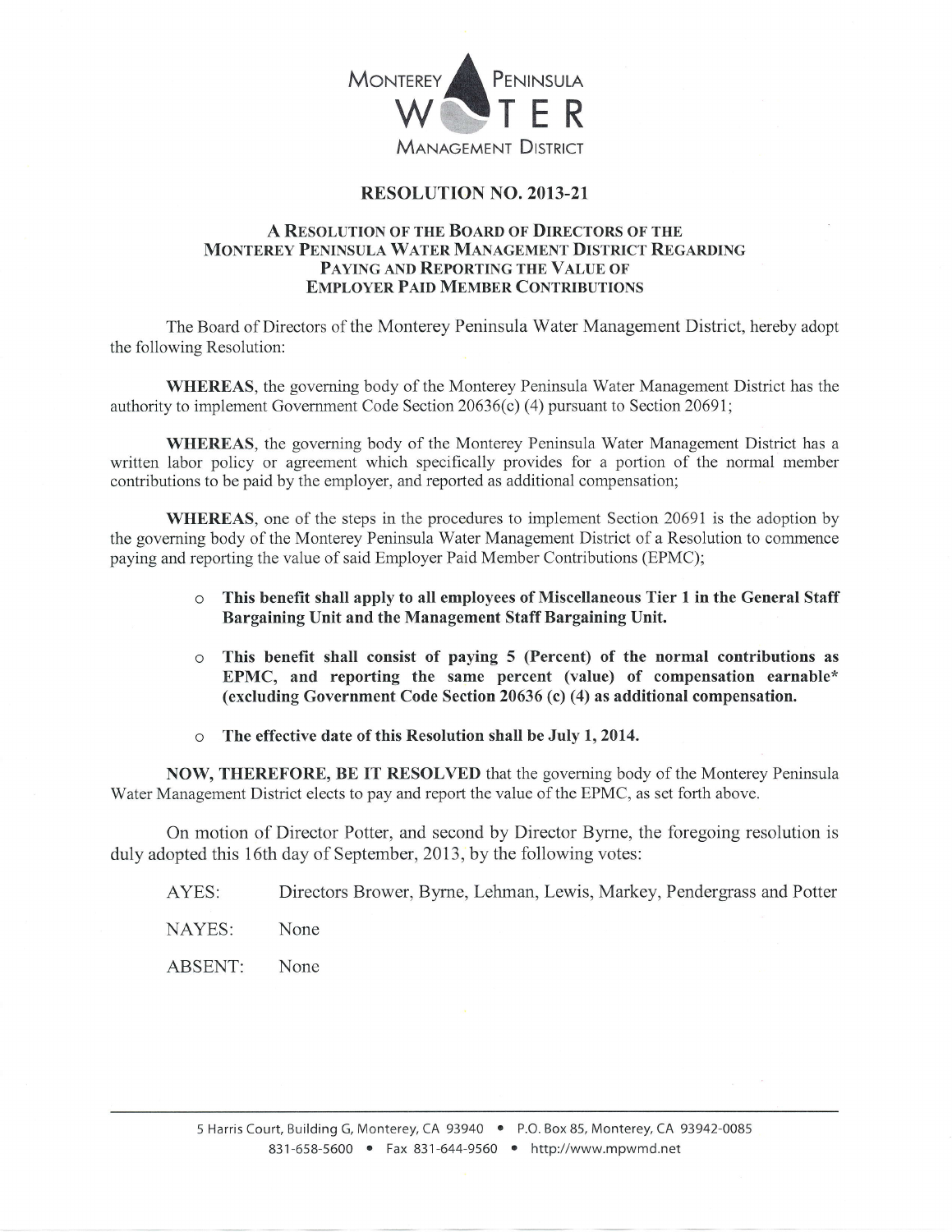I, David J. Stoldt, Secretary of the Board of Directors of the Monterey Peninsula Water Management District, hereby certify that the foregoing is a full, true and correct copy of <sup>a</sup> resolution duly adopted on the 16th day of September, 2013.

Witness my hand and seal of the Board of Directors, this  $25<sup>th</sup>$  day of September, 2013.

David J. Stoldt, Secretary to the Board

U:\staff\Resolutions\2013\2013\_21\FINAL2013\_21.docx